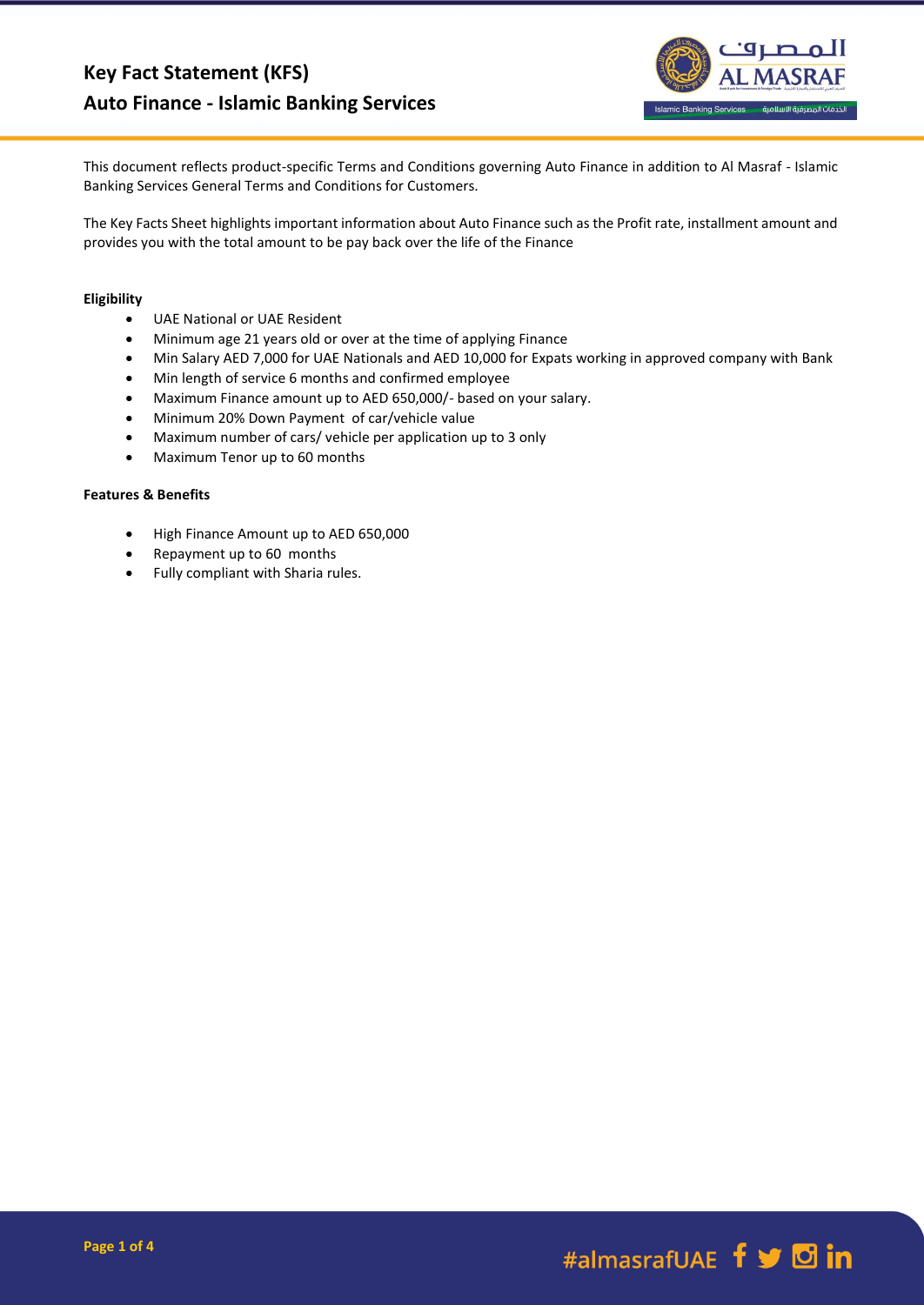

#### **Additional notes and Frequently Asked Questions**

### **1. Auto Finance**:

Auto Finance given to individual customers, where the repayments are made out of Salary and End of Service –EOSB and /or any other regular income from a well-defined source.

# **2. Finance Structure:**

Our Auto Finance based on Sharia structure of Cars Murabaha preceded by a promise of purchase by the customer. This is a Shariah compliant sale where Al Masraf discloses the actual cost plus the profit incurred in acquiring the cars and then sells these cares to the customer.

## **3. Equal Monthly Installment (EMI):**

- a. You will pay Principle + Profit (as per Bank's prevailing rate) to the Bank on monthly basis.
- b. You are required to pay the EMI on due date to the Bank as per the repayment frequency.

### **Example:**

| Finance amount requested by : $AED 50,000.00$ |                                                                    |
|-----------------------------------------------|--------------------------------------------------------------------|
| customer (Principal)                          |                                                                    |
| Finance duration                              | $\therefore$ 4 years (48 months)                                   |
| Murabaha Rate                                 | $\therefore$ 2.48% per annum                                       |
| Period (annual days basis)                    | $\therefore$ 360 days                                              |
| Murabaha Formula                              | : (Principal * Profit Rate * No of days/ Days Basis = 3.44 per day |
| Thus EMI for Month 1 would be : AED 1,144.93  |                                                                    |

| Finance duration 4<br>years (48 months) | <b>Principal Amount</b> | Murabaha Profit Rate<br>2.48% per annum                          | <b>Equated Monthly</b><br>Installment<br>For the first month |
|-----------------------------------------|-------------------------|------------------------------------------------------------------|--------------------------------------------------------------|
| Month 1                                 | AED 50,000.00           | AED 103.33 for the month<br>50,000*2.48%*30days/360 = AED 103.33 | AED 1.144.99                                                 |

**Warning: These figures are estimates/ examples only.**

## **4. Maximum Finance Amount:**

The amount you can borrow with Auto Finance depends on your income, expenses, liabilities etc. Bank will considers all your expenses and liabilities to make sure you can make repayments on the Finance without placing yourself under financial stress

## **5. Salary Transfer to the Bank**

You required to transfer your monthly salary to Arab bank for Investment & Foreign Trade & provide all the necessary documents for the same. In case of any change in your employer/ retire from the employment, you must transfer your new salary/pension to Arab bank for Investment & Foreign Trade- Al Masraf until the Finance is fully and finally settled.

## **6. Non Salary Transfer to the Bank**

In case of non-salary transfer to Al Masraf, differential pricing as per Schedule of Fees and Charges will apply. You will require to assign Direct Debit Authority – DDA to Arab bank for Investment & Foreign Trade – Al Masraf and based on which the installment will be debit from your bank account and repay installment.

In case of changing your employer/ retirement, you transfer your new salary/pension to Arab bank for Investment & Foreign Trade- Al Masraf until the Finance is fully settled.

#### **7. Installment not paid on time:**

You shall pay the monthly installment on due date, and if you fails to pay three installments, the agreement shall be terminated and the remaining installments shall become payable after the Bank is given a notice to pay within a period of 15 days and the Bank have the right to take the legal procedures.

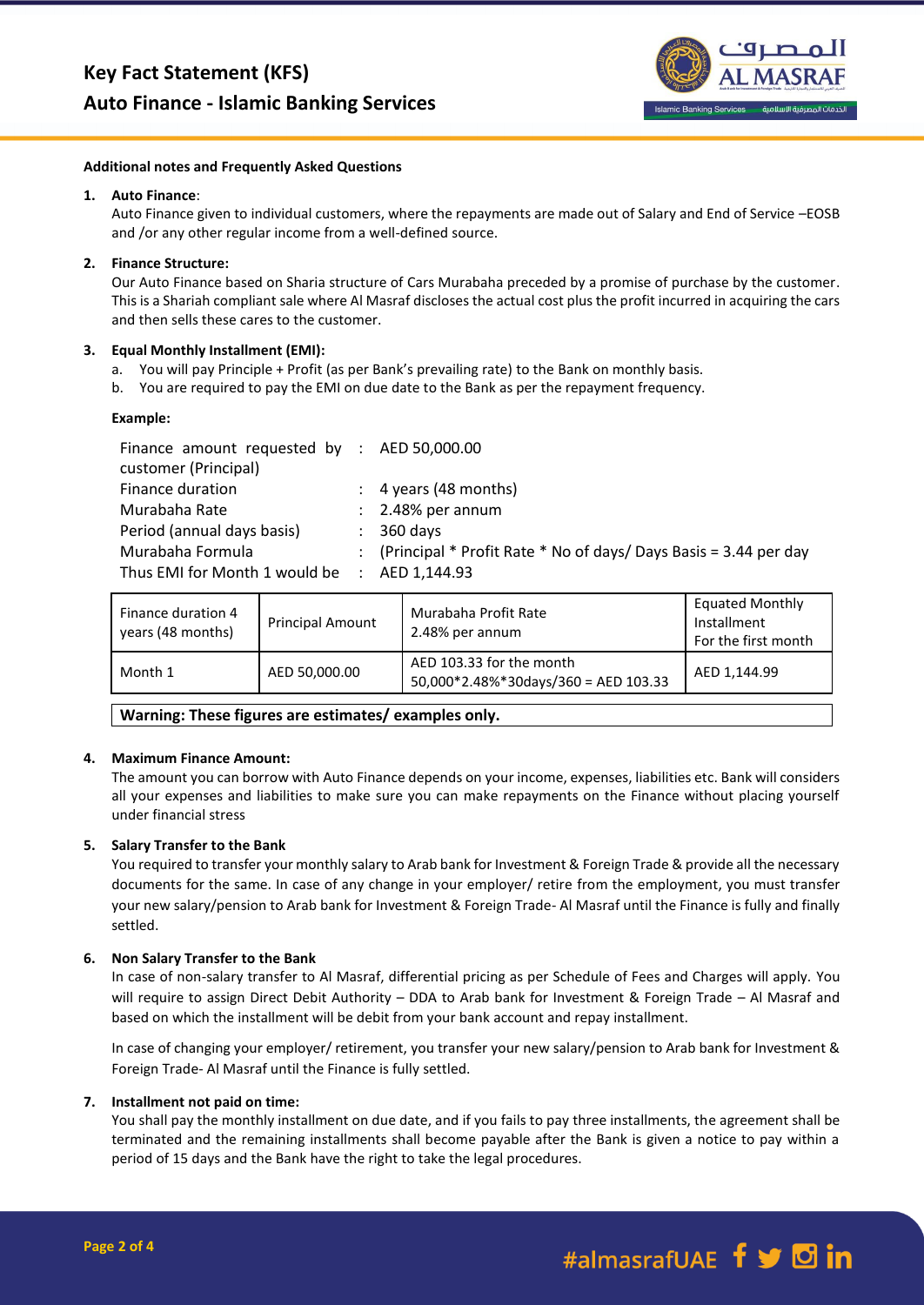# **Key Fact Statement (KFS) Auto Finance - Islamic Banking Services**



## **8. Delay penalty:**

Bank is entitled to charge delay penalty fee (as per Bank's Schedule of Fees available on Almasraf.ae) from the due EMI after the lapse of the payment due date or EMI date on Finance as a commitment to donate to charity, on monthly basis until all payments due or installments are paid, the amounts of the commitment to donate are transferred to the charity account under the supervision of the Internal Shariah Supervision Committee of Islamic Banking Services.

### **9. Schedule of Fees:**

This Finance is governed by Schedule of Fees. In the event any of these fees are due to be paid, such fees should be paid by the customer

- Al Masraf publishes it Retail Banking Schedule of Charges in line with it's commitment to a transparent Customer relationship. *[\(Click here to refer to Retail Banking Schedule of Charges](https://almasraf.ae/wp-content/uploads/2021/01/Islamic_Banking_Personal.pdf))*
- Customer are strongly encouraged to write to us on [info@almasraf.ae](mailto:info@almasraf.ae) in case of need for more clarity on any fees charged to the account

## **10. Partial Settlement:**

Bank will allow partial settlement during the Finance term and you will require to pay the applicable fees as mentioned in the Schedule of Fees ("SOF"), which is published on Al Masraf website [\(www.almasraf.ae\)](http://www.almasraf.ae/). You will have the following options:

- a) Pay same installment and reduce the tenor OR
- b) Decrease your monthly installment and maintain the same tenor

### **11. Deferment or Postponement**

Deferment is the delay or suspension of EMI for maximum 2 months during the calendar year. You are required to submit the request at our Branch and mentioned the reason for deferment and pay the applicable fee mentioned on our website [\(www.almasraf.ae\)](http://www.almasraf.ae/). The Bank will assess your request based on the eligibility and policy and accordingly defer the installment as per request

Due the deferment, the Finance maturity period will be increased by the number of deferments availed by you during the Finance term.

#### **12. Auto Finance closure**

You can request to close the facility by submitting the request by visiting any of Al Masraf Branches and submit the Early Settlement Form. The applicable Early Settlement Fee (you may visit www.almasraf.ae Schedule of Fees page) will be charge on the Finance outstanding amount.

#### **13. Early Settlement Amount:**

In case of Early Settlement, full outstanding after deducting the early settlement incentive as decided by UAE CB regulation, and any other fees, charges and taxes have to be settled in full. Early settlement fee as per applicable Schedule of Fees and Charges of the Bank mentioned on Almasraf.ae

| Example:                            |                      |               |
|-------------------------------------|----------------------|---------------|
| <b>Outstanding Principal Amount</b> | $\mathcal{L}$        | AED 96,660.50 |
| <b>Profit Amount</b>                | $\ddot{\phantom{0}}$ | AED 193.32    |
| Early Settlement Fee ("ESF")        | $\ddot{\phantom{a}}$ | AED 966.61    |
| VAT on ESF                          | $\ddot{\phantom{a}}$ | AED 48.33     |
| <b>Early Settlement Amount</b>      |                      | AED 97,868.76 |
|                                     |                      |               |

**Warning: These figures are estimates/ examples only and the Profit Amount may vary depend on the settlement date** 

# **14. Finance Reschedule**

Customer must inform the Bank in case your monthly income is reduced due to (Salary reduction from the employer, allowances withdraw/ retire from employment, loss of employment and turning into a pensioner or any other reason), Al Masraf will assist you to reschedule the existing Auto Finance for applicable tenor to maintain your monthly expenses vs income.